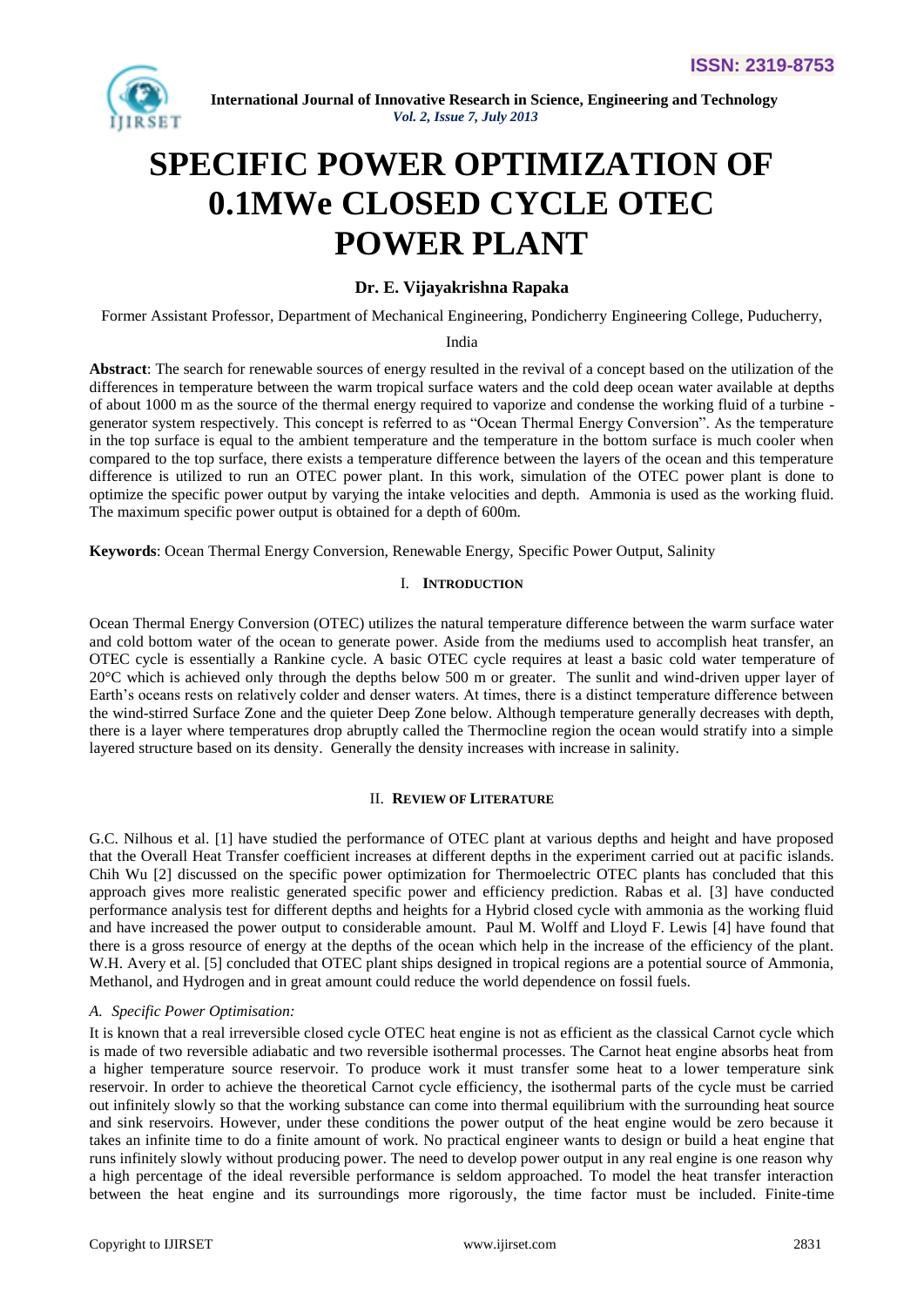

thermodynamics has been developed in recent years and a literature survey of the finite-time thermodynamics has been reviewed by Chih Wu [2].

#### *B. Finite-Time Rankine OTEC and its Specific Power Optimization.*

In the finite-time Rankine OTEC heat engine as depicted Fig. 1, the Rankine cycle is made of two isobaric and two isentropic processes. The cycle is considered as a modified Carnot cycle for a liquid – vapour phase change working fluid. The power output of the engine will be zero if it requires an infinite time to get a finite amount of work. In order finite power, the cycle must be speeded up. However, if the heat engine speed is made infinitely fast, the heat would flow directly by the heat engine thereby producing a zero power output which will result in zero heat engine efficiency. It is somewhere between these two extremes, the heat engine will yield a maximum specific power output. The efficiency of the Rankine vapour heat engine under the condition of maximum specific power output is evaluated using the following equations.



**FINITE TIME RANKINE OTEC CYCLE** 

Fig. 1 Finite-Time Ranking OTEC Cycle

The rate of heat flow from the high temperature reservoir to the system under consideration for a mean temperature difference  $(T_H - T_W)$  can be calculated as follows.

= ∕ = ( − ) ....................................(1)

Where  $t_H$  is the residence time in the boiler.  $U_H$  is the overall heat transfer coefficient which includes the heat transfer by conduction, convection and radiation modes.  $A_H$  is the surface area of the heat exchanger.  $T_W$  is the mean effective temperature of the working fluid during the heat addition.  $T_W$  can be calculated as follows.

 = 3−1 = <sup>3</sup> − <sup>1</sup> + /(<sup>3</sup> − 1) ......................(2)

Where *H* is enthalpy; *S* is entropy and  $W_p$  is the pump work required to pump working fluid from the condenser to the boiler. The rate of heat flow from the system to the low temperature sink for a mean temperature difference  $(T<sub>C</sub> - T<sub>L</sub>)$  can be calculated as follows.

$$
\dot{Q_L} = Q_L / t_L = U_L A_L (T_C - T_L) \dots (20)
$$

Where  $t_L$  is the residence time in the condensor.  $U_L$  is the overall heat transfer coefficient which includes the heat transfer by conduction, convection and radiation modes.  $A_L$  is the surface area of the heat exchanger. The total time, *t*, required for the whole cycle is

= + .........................................................................(4)

$$
t = Q_H [U_H A_H (T_H - T_W)]^{-1} + Q_L [U_L A_L (T_C - T_L)]^{-1} \ \dots \dots (5)
$$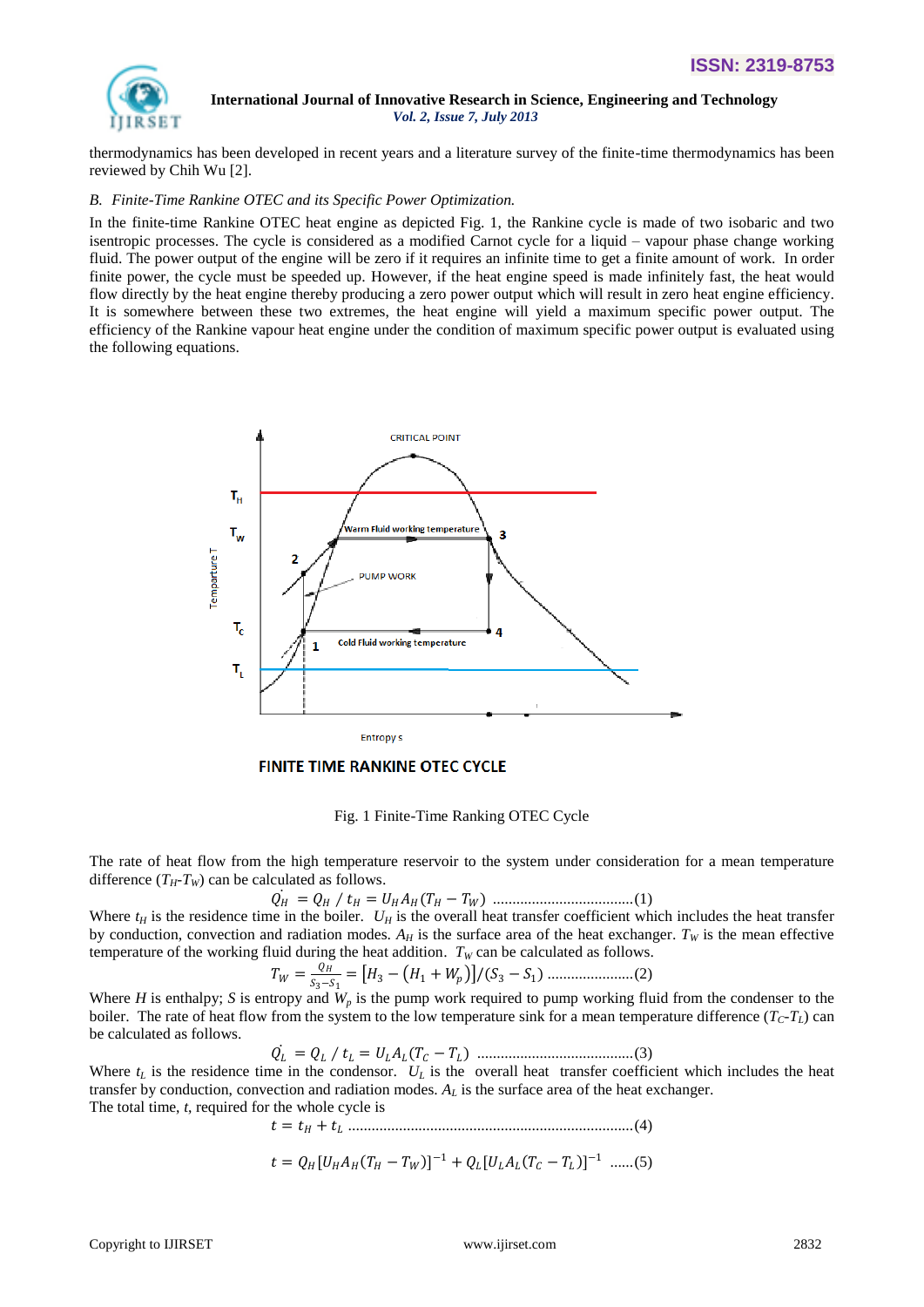

$$
P = \frac{W}{t} = \left[ \frac{1}{U_H A_H} \frac{1}{(T_H - T_W)} \frac{T_W}{(T_W - T_C)} + \frac{1}{U_L A_L} \frac{1}{(T_C - T_L)} \frac{T_C}{(T_W - T_C)} \right]^{-1}(6)
$$

Where, *P* is the power output of the irreversible heat engine. The specific power output of the heat engine, *p*, is defined to be the power output per unit total heat exchangers area, which is given by the following equation

$$
p = \frac{p}{A_H + A_L} = \frac{p}{(1+a)A_L}
$$
.................(7)

Where, *a* is the ratio of the surface of the boiler to the surface area of the condensor,  $A_H/A_L$ 

#### III. **RESULTS AND DISCUSSION**

The specific power output of the 0.1 MWe Closed cycle OTEC Power plant has been simulated for various depth and intake velocity. The overall heat transfer co-efficient and the pressure on the condenser side is also reported.



Fig. 2 Depth versus Specific Power Output

Fig. 2 shows the effect of depth on the specific power output with the variation in the intake velocities. The specific power output decreases with increase in the depth. The main factor that affects the specific power output is the heat exchanger area. The experimental data indicates that, the cold water pipelines would involve length of 2040, 2470 and 3080 m to the depths 620, 820, 1100 m. Since the specific power output is the ratio of the heat transferred to the heat exchanger area, the specific power output decreases as the area increases. The Specific power Output is found to be maximum at a depth of about 600m.



Fig. 3 Intake velocity versus Specific Power Output (at a depth of 600m)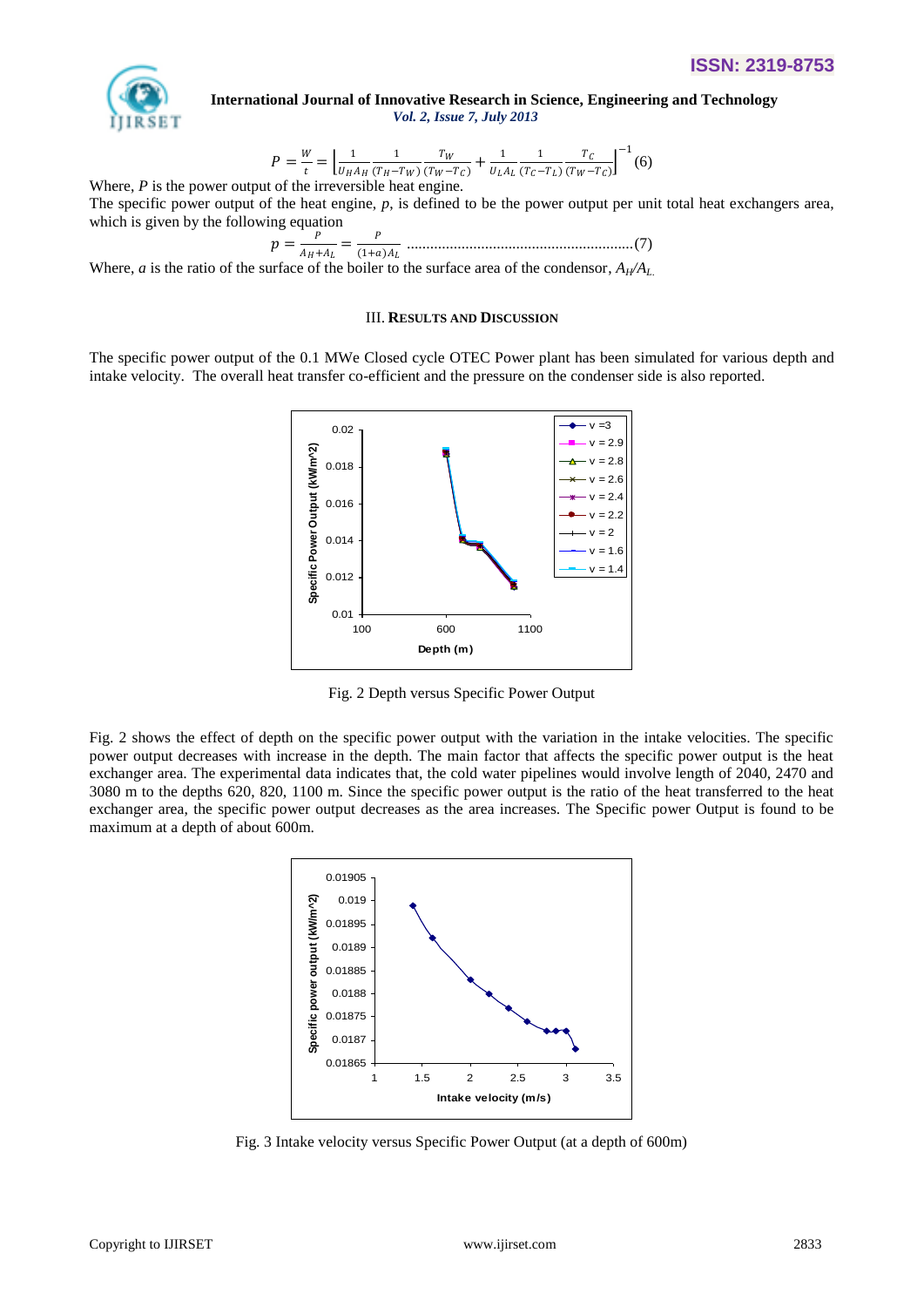



Fig. 4 Intake velocity versus Specific Power Output (at a depth of 700m)



Fig.5 Intake velocity versus Specific Power Output (at a depth of 800m)



Fig.6 Intake velocity versus Specific Power Output (at a depth of 1000m)

Figs. 3, 4, 5 and 6 shows the effect of the intake velocity on the specific power output for the depths of 600, 700, 800 and 1000m respectively. The specific power output increases with decrease in the intake velocity. The experimental values for an Open cycle OTEC power plant shows that the maximizing velocity is 2.5m/s with a safety factor of 2 for a 1MWe power plant. However, in the closed cycle, by neglecting the safety factor, the maximizing velocity is found to be between 2.8 to 3 m/s for a 0.1MWe power plant. Since the experimental values were found to be ranging from 2 to 3 m/s the values of intake velocities from 1.5 to 3 m/s were chosen for the calculation purpose to find the optimized value of intake velocity at different depths. Moreover, in he closed cycle, the condensate water is sent to the evaporator, while the same is flushed out in open cycle.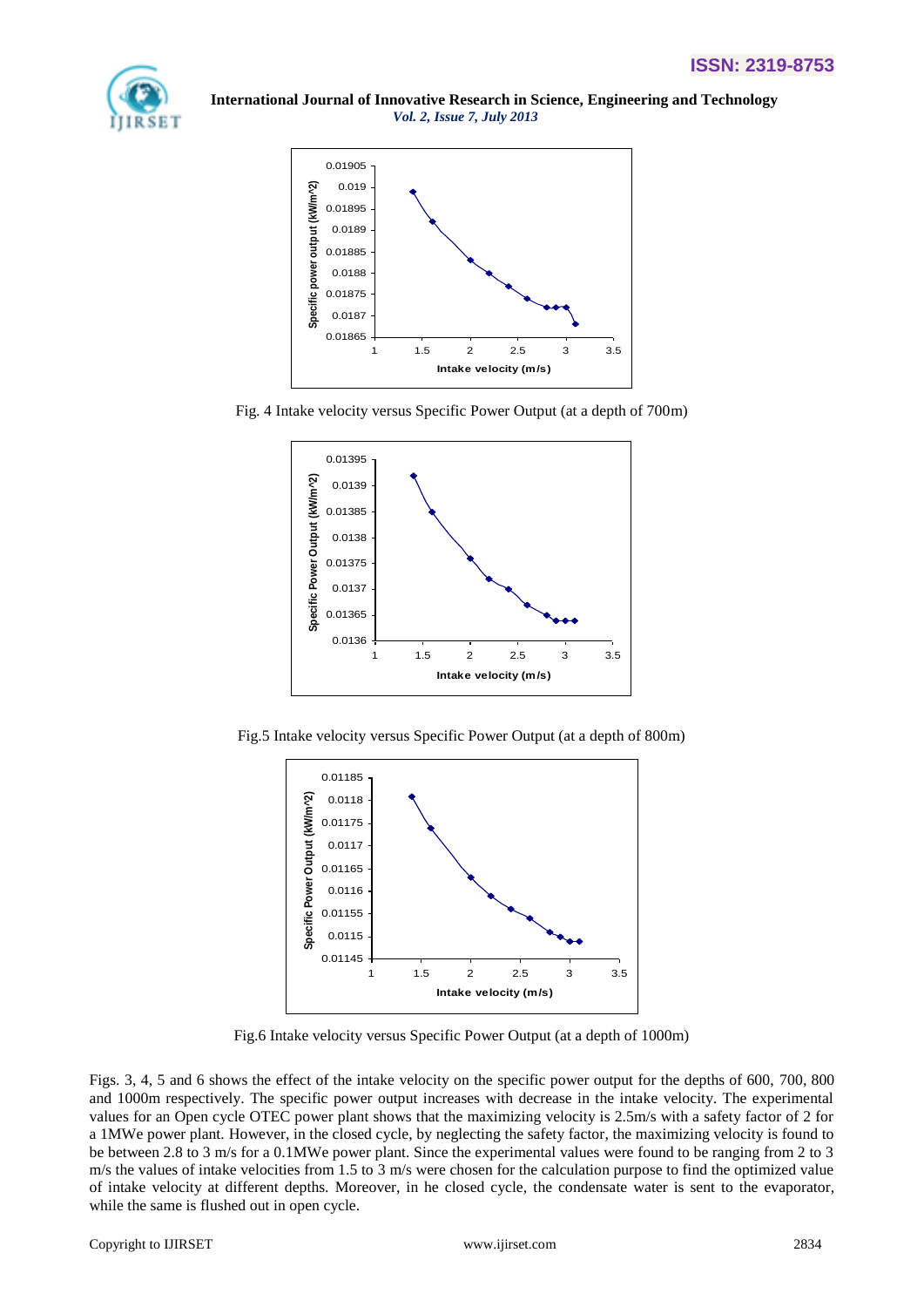



Fig. 7 Depth versus Overall Heat Transfer Coefficient on the condenser side

Fig. 7 shows the effect of depth on the overall heat transfer coefficient. The overall heat transfer coefficient increases with increase in the depth. The main factor influencing the overall heat transfer coefficient is the temperature difference. As we increase the depth of the cold water pipeline by extending its length, the temperature of the cold water decrease thereby increasing the heat transfer coefficient.



Fig. 8 Depth versus Pressure on the Condenser side

Fig. 8 shows the effect of depth on the pressure on the condenser side. The pressure increases with increase in depth. In general it is found that the pressure increases with increase in depth.

# IV.**CONCLUSION**

A Finite Time Rankine Cycle (Closed cycle) was successfully simulated by varying the parameters. Mathematical modelling was done for the Finite Time Rankine Cycle. The simulation was done in the EES software. It was found that at a depth of 600m the maximum Specific Power Output is obtained for the intake velocity of 3 m/s.

# **ACKNOWLEDGMENT**

The author would like to record his sincere thanks to Mr. D. Michael Bakkiyanathan for helping him in the simulation using EES software.